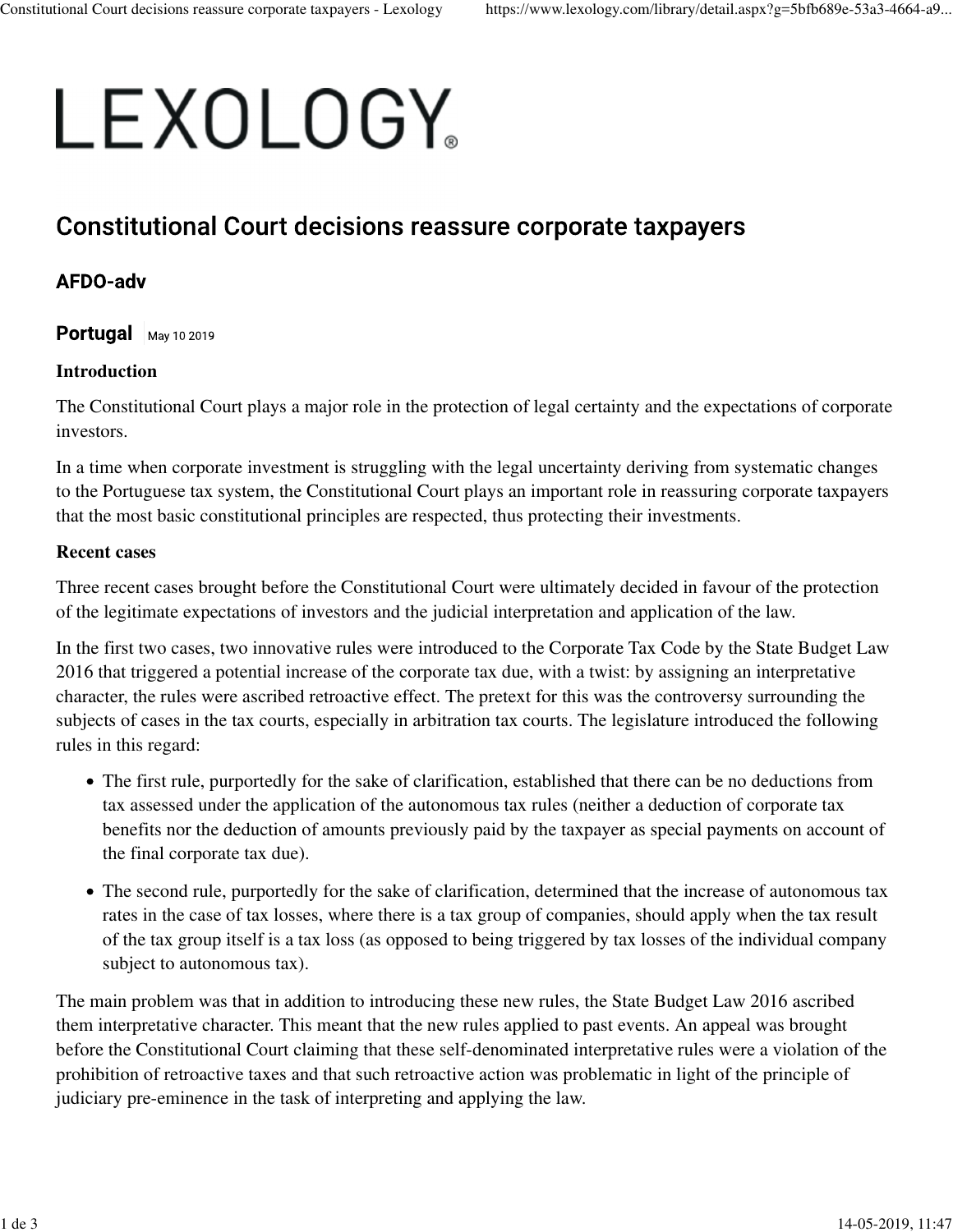In a third case, the question brought before the Constitutional Court was whether legitimate expectations were worthy of protection in a case in which, although technically there was no retroactive application of a new rule, it affected the present and future use of tax benefits acquired in connection with past investments. Under the new rule, corporate tax credits (eg, tax credits deriving from the Tax Scheme for Investment Support) could from then on be used against only 10% of the corporate tax assessed each year as opposed to 25%, as was the case previously, even if such tax benefits had been acquired in previous years (as a result of investments made in previous years).

#### **Constitutional Court decisions**

With respect to the first two cases, the Constitutional Court decided that the rules of the State Budget Law 2016 were unconstitutional, due to a violation of the prohibition of the retroactivity of taxes under constitutional law.

In both situations, the Constitutional Court concluded that a self-designated interpretative rule is in fact a new law when there is controversy about the meaning of the earlier law or even when there is more than one possible interpretation of the earlier law. Since the self-designated interpretative rule always excludes one or more possible meanings of the earlier rule in favour of one elected by Parliament, this changes the effect of the earlier rule.

The Constitutional Court found that the interpretative rules at stake were innovative (since there was already judicial controversy as to the meaning of the earlier rule). As the meaning elected by the interpretative rules resulted in an increase of the corporate tax due for past years, it was incompatible with the constitutional prohibition of retroactive taxes.

As for the third and most recent case, the Constitutional Court also decided in favour of the protection of the legitimate expectations of the corporate investors, denying Parliament the right to reduce the percentage of the corporate tax assessed each year available to be offset against tax credits acquired in previous years by investments made in previous years. The public interest connected to the objective of increasing the corporate tax revenue could and should be achieved by other means that do not frustrate the trust of investors. The Constitutional Court observed that the state has a duty to respect its commitments and that the trust of investors should be protected. The court considered that a situation in which the state induces taxpayers to invest by granting them tax credits (a public goal to invigorate the economy) and afterwards changes the implicit agreement in a way that can jeopardise the effective use of the acquired tax credit is not appropriate. If the tax available annually is to be reduced, something should be given in exchange (eg, extending the limitation period for the use of the tax credits).

#### **Comment**

The Constitutional Court gave a clear and effective signal that notwithstanding public financial difficulties, the discipline and applicability of some fundamental principles and values cannot be put aside. It reinforced its role in the protection of the rights of investors and taxpayers in general, communicating the important message to all involved in the legislative process that the need to obtain tax revenue cannot be pursued at all costs and must be reconciled with the principles of non-retroactivity of taxes and of the protection of legitimate expectations, including the trust of investors.

For investment in Portugal, and thus for the Portuguese economy as a whole, including its public finances, these were reassuring judicial decisions.